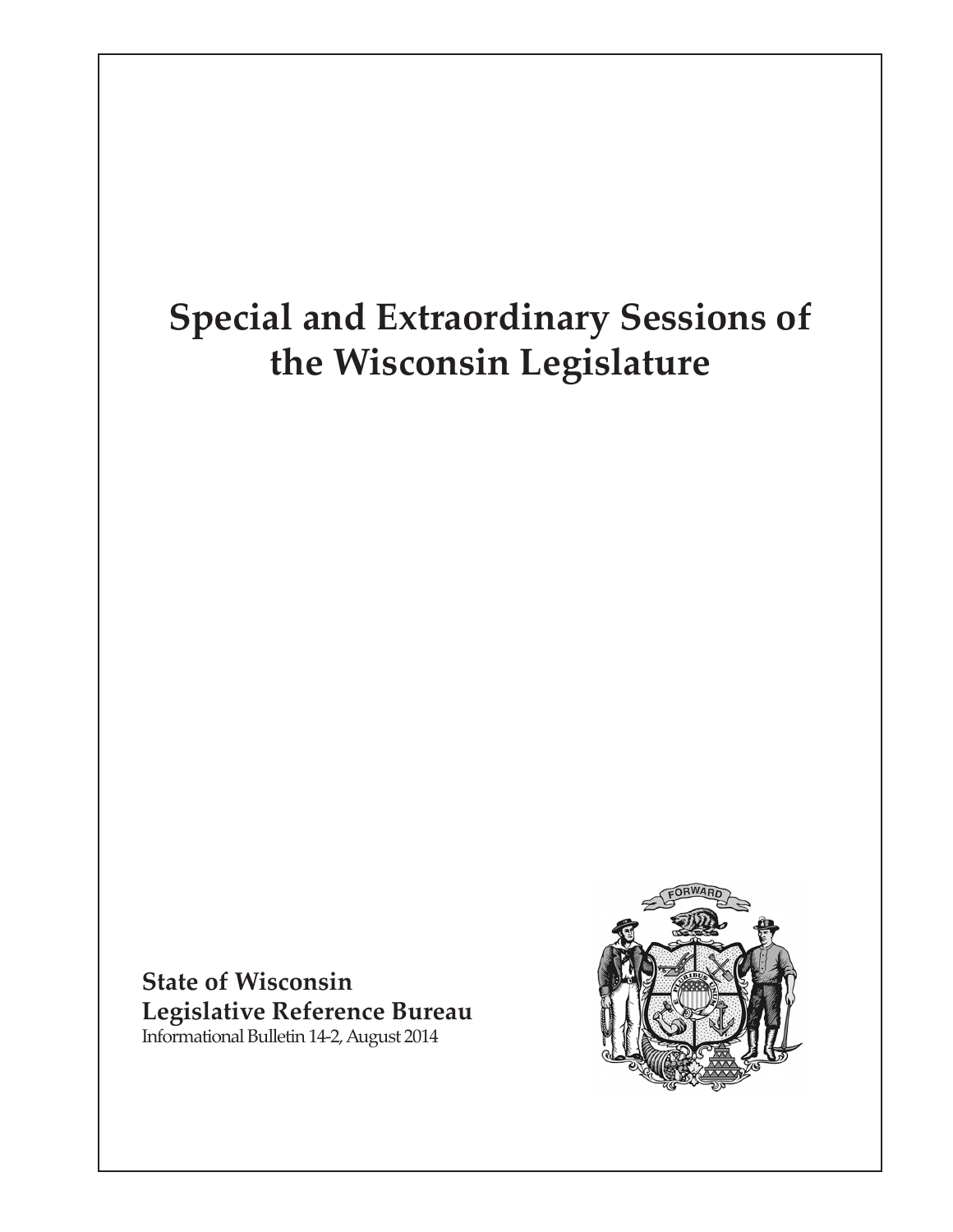# **Table of Contents**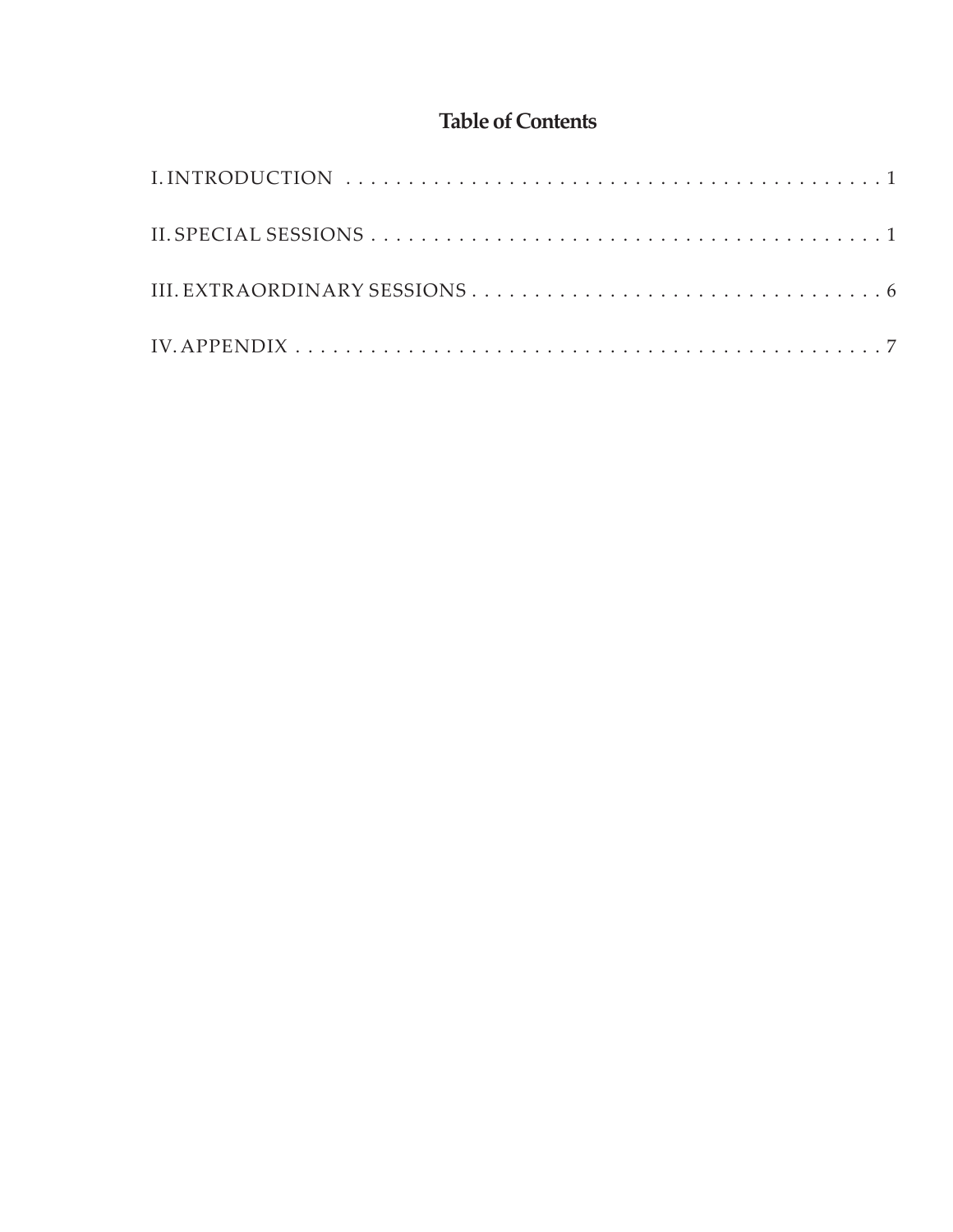# **SPECIAL AND EXTRAORDINARY SESSIONS OF THE WISCONSIN LEGISLATURE**

### **I. INTRODUCTION**

As the names suggest, "special" and "extraordinary" sessions of the Wisconsin Legislature differ from regular sessions in their purposes and procedures. They are similar to each other in that they are called solely to consider one or more specified topics or pieces of legislation. Their chief difference is that a special session is called by the governor and an extraordinary session is initiated by the legislature.

In the state's early history, the legislature met for only a few months at the beginning of its term and then typically adjourned for the balance of the period. (Prior to 1883, sessions were held annually; since 1883, the legislature has met on a biennial schedule.) The special session served as a mechanism for the governor to bring the lawmakers back to Madison to address crises, such as natural disasters, fiscal emergencies, economic calamities, or civil disturbances. Now that the legislature schedules floorperiods throughout much of a biennial session, the purpose of special and extraordinary sessions often is to focus attention on important public policy matters or to deal with unfinished business after the conclusion of the last scheduled floorperiod. Convening a special session enables the governor to take on a greater role in guiding legislation by setting the time and the agenda for the legislative meeting. When the legislature calls an extraordinary session, it can focus its attention on specific legislation it wants to expedite.

This bulletin provides an overview of the rules pertaining to special and extraordinary sessions of the Wisconsin Legislature and documents those types of sessions chronologically since statehood.

#### **II. SPECIAL SESSIONS**

#### **Constitutional Basis**

Special sessions are based on two provisions of the Wisconsin Constitution. Article V, Section 4, provides that the governor "shall have power to convene the legislature on extraordinary occasions." Article IV, Section 11, states:

The legislature shall meet at the seat of government at such time as shall be provided by law, unless convened by the governor in special session, and when so convened no business shall be transacted except as shall be necessary to accomplish the special purposes for which it was convened.

#### **Governor Determines Dates and Scope of a Special Session**

A special session is called by the governor and is restricted to those matters specified in the call. A governor may supplement the original session call by issuing new proclamations to add new topics. A complete listing of the more than 90 special sessions held to date and their major purposes appears in the Appendix.

**The Call.** The initial step in the special session process is the issuance of a proclamation by the governor setting forth the day and hour for convening the session and describing the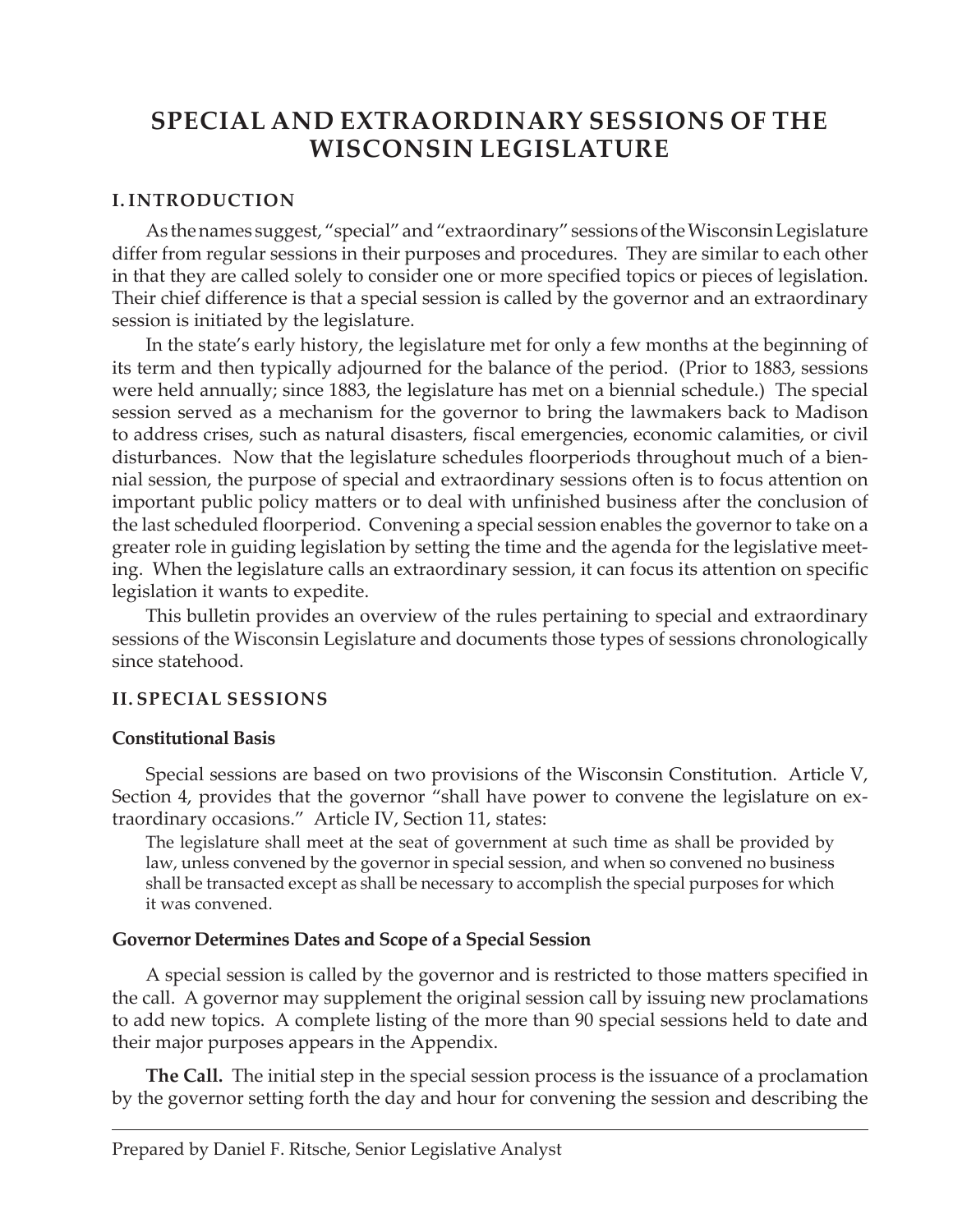purposes for which the session is to be held. In recent years, the proclamation has taken the form of an executive order. In an opinion to Governor Emanuel L. Philipp in 1918, Attorney General Spencer Haven indicated that the executive's options in calling a special session were quite broad:

It will be noted that this provision of the constitution leaves the matter wholly within your hands. You are hampered by no machinery, and no limitations. The time of issuing the proclamation, the time when the session shall convene, the subjects to be considered thereat, the length of notice to be given to the members, the method of notifying them, all are left entirely to your discretion. (7 OAG 49)

Attorney General Stewart G. Honeck's opinion in 1948 (37 OAG 374) stated that the call may be issued in person or by mail, telephone or telegraph. He also added that failure to contact individual members who are out of the state or unavailable does not invalidate the special session.

**Special Session May Be Conducted Concurrently with a Regular Session.** The governor may call for a special session to begin at any time. It is not uncommon for special sessions and regular legislative sessions to convene during a regular session floorperiod, and even to meet on the same day, although the meetings are separate and distinct. In *State ex rel. Groppi v. Leslie*, 44 Wis. 2d 300 (1969), the Wisconsin Supreme Court determined that the constitution does not limit special sessions to days when the legislature is not scheduled to be in session. It reasoned that to deny the governor the ability to call a special session while the legislature is in regular session would restrict the governor's right to focus consideration on specific legislation.

**Subjects To Be Considered.** In regular session, the legislature may act upon a wide range of public policy issues, but in special session it can deal only with those subjects specifically enumerated by the governor in the special session proclamation. All bills and amendments introduced in the special session must be germane to the call. Upon occasion, specific bills or amendments have been challenged as invalid because they were nongermane. The governor then has the option of amending the call to permit consideration of measures which have been ruled nongermane or to focus on the attention of the legislature on additional items. Table 3 lists selected rulings by attorneys general and decisions of the Wisconsin Supreme Court that provide guidelines about germaneness and other issues relating to the conduct of special sessions.

In addition to passing legislation, the legislature may take other action if it is authorized by the call. A joint resolution proposing an amendment to the Wisconsin Constitution or ratifying an amendment to the United States Constitution can be considered when necessary to accomplish one of the objectives enumerated in the governor's call, and gubernatorial appointments can be considered if they are an object of the call.

**Legislative Discretion in Response to Call's Purposes.** The governor can detail the particular topics to be considered, but cannot compel the legislature to consider specific bills or take specific action. Assembly Speaker Thomas Loftus offered an explanation of the respective special session powers of the governor and the legislature in a 1987 symposium conducted by the Eagleton Institute of Politics at Rutgers University: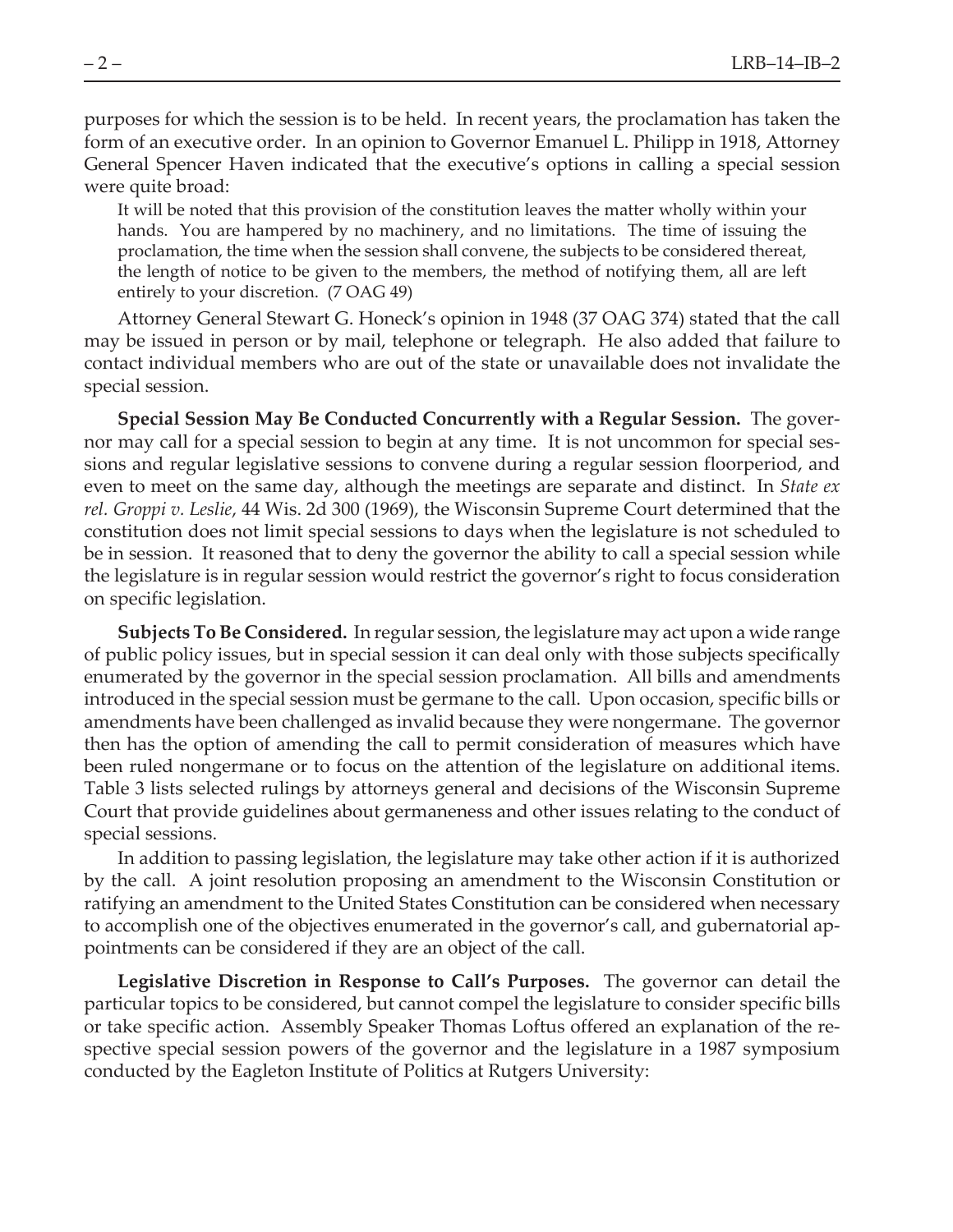The governor can call and state the purpose of a special session; however, it is the legislature's power to act or not to act, to convene and then adjourn to a more convenient time, and if it acts, to arrive at any solution to the problem it wishes. The governor cannot pose the question and limit the answer. The governor can only pose the problem and suggest a solution.

The governor's call can specify the objectives of the legislation which the legislature is to consider and recommend means to accomplish them, but the legislature has considerable latitude to determine to what extent and in what form it responds to the advisory instructions. It is even free to produce legislation at cross-purposes to the governor's intentions, provided it stays within the subject area restrictions. Attorney General William J. Morgan stated in 1922 that, although a call for a special session of the legislature may specify in minute detail the laws the governor wishes enacted, the legislature has the constitutional authority to enact any law designed to accomplish objects of legislation suggested in the call (11 OAG 249). As stated by Lieutenant Governor Thomas J. O'Malley, presiding during the 1933 Special Session of the Wisconsin Legislature:

The general doctrine … is clear, namely that the legislature may deal only with the subjects included in the Governor's call, but may deal with them in any manner that it sees fit, and not merely in the manner suggested by the Governor. (1933 Special Session Senate Journal 77)

**Vetoes.** The governor's power to veto special session bills is the same as that for regular session bills, including partial vetoes of bills containing appropriations. Prior to 1974, the legislature would adjourn a special session *sine die* (to adjourn *sine die*, that is "without a day" set for reconvening, means that, in effect, the legislative body abolishes itself) with no plans for reconvening, which had the consequence of investing the governor with absolute veto power because there was no opportunity for legislative review. This procedure changed with the adjournment resolution of the April 1974 Special Session which provided that the special session could "reconvene upon the call of a majority of the members of the joint committee on legislative organization," thereby permitting the review and potential override of a gubernatorial veto. (For a list of vetoed special session bills, see *Wisconsin Blue Book* table "Wisconsin Legislative Sessions.")

#### **Legislative Organization and Procedures**

The constitution does not prescribe how a special session should be conducted. Procedures have evolved over time and are now governed by legislative rules and practice. Assembly Speaker Robert D. Haase discussed the manner in which each special session is distinct from any other regular or special session held by the same legislature:

A special session of the Wisconsin legislature is a "new session" in the sense that, when it convenes, it has nothing before it on which it can act. Each proposal, in order to be acted on … must be placed before the legislature in the proper form of a bill, joint resolution or resolution, introduced in that special session … [and] identified by the words "SPECIAL SESSION". A special session … is a "new session" in the sense that it is not bound by the action of the legislature in the preceding regular session, but that any action taken by the legislature meeting in special session must be taken from the beginning and, if a law is to be enacted, go through the complete lawmaking cycle … On the other hand, a special session of the Wisconsin legislature is not a "new session" in the sense that it would require a new oath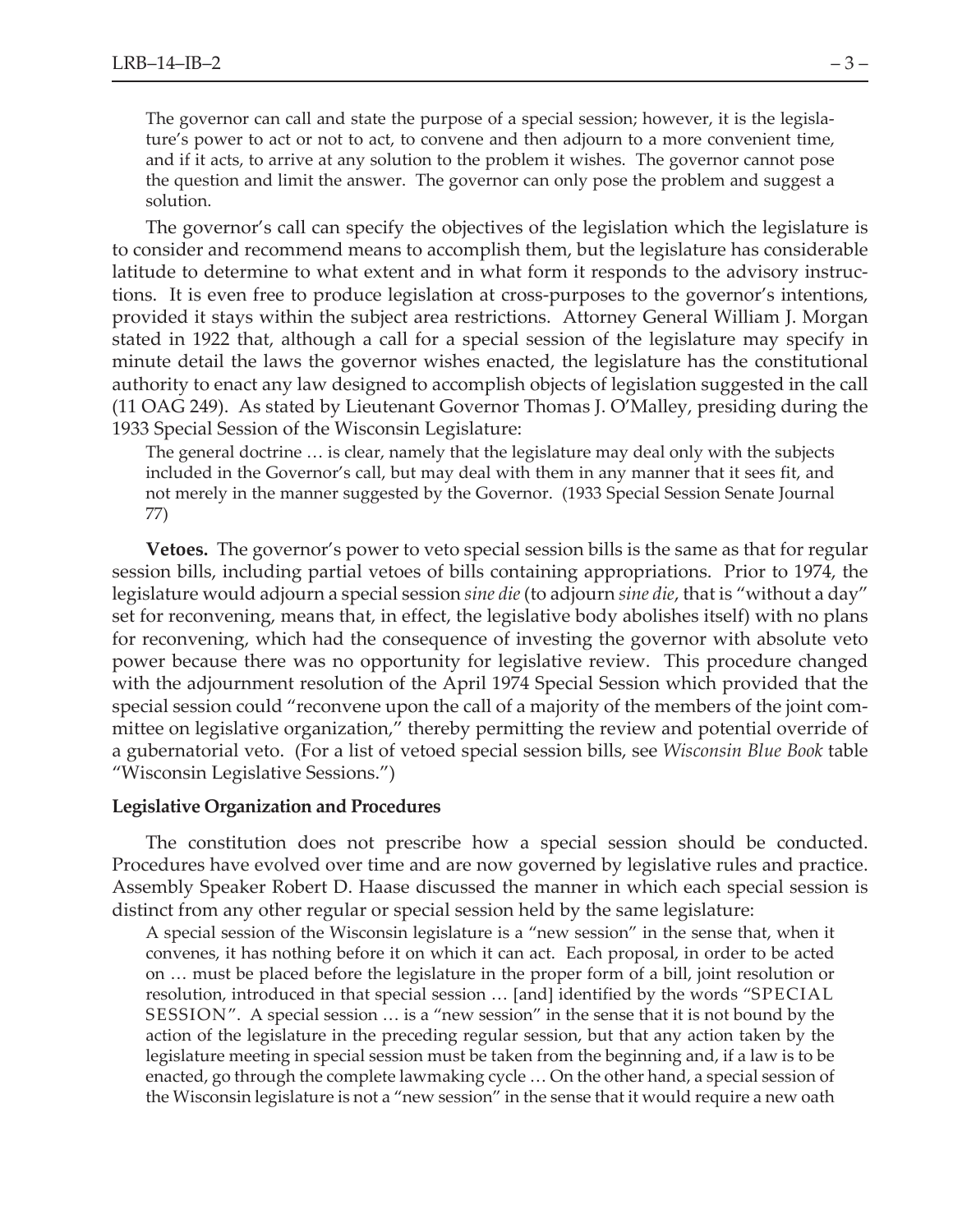of office of its members or officers … [A] special session is a "new session" in the sense that it is entirely separate in all its particulars from the regular session of the same legislature… (1963 Special Session Assembly Journal 14-16)

For much of the state's history, legislatures met in regular session for only a few months and then adjourned *sine die*. This meant the legislature had to reorganize itself every time a special session was called, requiring considerable effort each time to elect new officers, assign seats, and establish procedural rules. These problems were overcome when a constitutional amendment was ratified in April 1968 to permit the legislature to meet "at such time as shall be provided by law." This continuous scheduling makes it unnecessary to reorganize for special sessions. Today committee assignments and elected officers of the houses carry over into the special session.

**Special Session Rules.** All regular session joint rules apply to special sessions unless specifically modified by the senate and assembly. Each body may amend its own rules. The 2013 Senate Rule regarding special sessions, which is similar to the companion rule, Assembly Rule 93, reads:

Senate Rule 93. **Special or extraordinary sessions.** Unless otherwise provided by the senate for a specific special or extraordinary session, the rules of the senate adopted for the biennial session, with the following modifications, apply to each special session called by the governor and to each extraordinary session called by the senate and assembly organization committees or called by a joint resolution approved by both houses:

(1) Except as provided in sub. (1d), a proposal or amendment may not be considered unless it accomplishes the special purposes for which the special session was convened or the business specified in the action authorizing the extraordinary session. Notwithstanding rule 46 (6), any proposal that is adversely and finally disposed of for the biennial session may be revived by specific inclusion in the action authorizing an extraordinary session, provided that the proposal had not failed a vote of concurrence or passage in the senate. Any proposal revived under this subsection is considered to be at the same stage of the proceedings as it had attained upon being adversely and finally disposed of.

(1d) Resolutions offering commendations, congratulations, or condolences, memorializing congress or an individual, or affecting senate or legislative rules or proceedings are declared not to be within the meaning of the term "business" under the constitutional provision limiting the matters to be considered during special sessions to those enumerated by the governor's call for a special session. All such matters may be considered during any extraordinary session.

(1p) A senate proposal may not be considered unless it is recommended to be introduced, offered, or considered by the committee on senate organization, the senate committee on finance, the joint committee on finance, the joint committee on legislative organization, or by the joint committee on employment relations.

(2) A notice of a committee meeting is not required other than posting on the legislative bulletin board, and a bulletin of committee hearings may not be published.

(3) The daily calendar is in effect immediately upon posting on the legislative bulletin boards. The calendar need not be distributed.

(4) Any point of order shall be decided within one hour.

(5) A motion may not be entertained to postpone action to a day or time certain.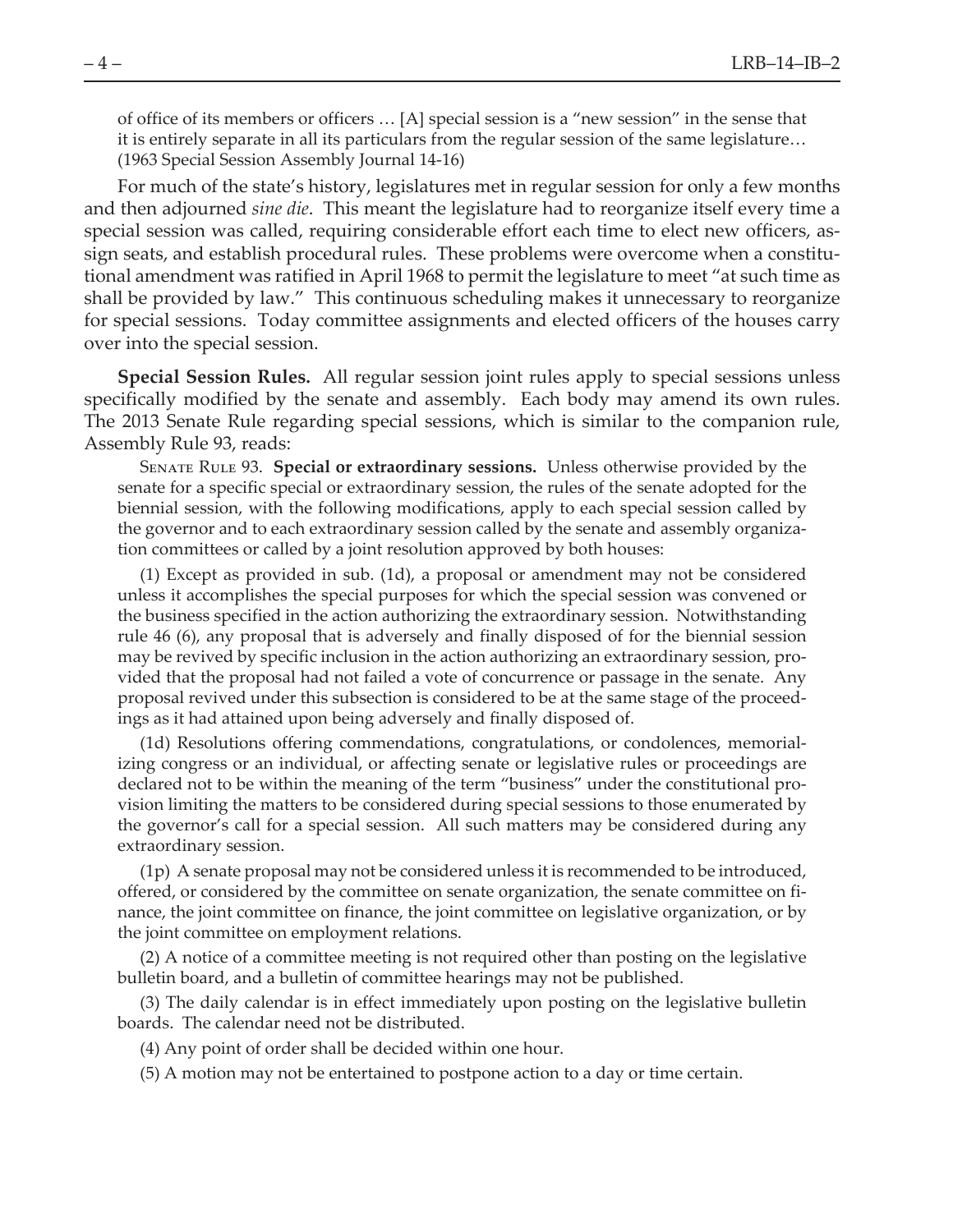(6) Any motion to advance a proposal and any motion to message a proposal to the assembly may be adopted by a majority of those present and voting.

During regular sessions, any member or committee of the legislature may offer proposals for introduction. However, during a special session, legislation maybe introduced only by committees authorized by the rules, including the committees on organization, finance, and employment relations.

**Special Session Documents and Bills.** Under current practice, each bill originating in a special session is clearly identified with the month and year of the special session and a sequential number. If enacted, it is numbered within the sequence of all laws passed during the biennium. For example, the law which related to funding a new baseball park for the Milwaukee Brewers was September 1995 Special Session Assembly Bill 1, but it was designated 1995 Wisconsin Act 56 after it passed. Joint Rule 79 specifies the treatment of legislative documents for regular and special sessions within a single biennium as follows:

Joint Rule 79. **Biennial record continuity; special sessions.** For each biennial session, the chief clerks of the 2 houses and the legislative reference bureau shall, and the offices of the governor and secretary of state are requested to, treat the legislative documents of the regular session and of any special sessions convened by the governor during that biennial session in the following manner:

(1) Drafting requests. The legislative reference bureau shall number all drafting requests received by it in a continuing sequence throughout each biennial session. Separate sequences may be used to distinguish proposals, substitute amendments, simple amendments to proposals other than the budget bill, floor amendments to proposals, and drafts for incorporation into the budget bill or any amendments thereto.

(2) Bill jackets. When jacketing drafted proposals for consideration in a special session, the legislative reference bureau shall identify each page of the draft, and, except as otherwise provided in joint rule 54 (2m), identify the bill jacket, by month in which a specific special session begins.

(3) Proposals. For each special session, the chief clerks shall number the proposals in a new sequence, beginning with the number "1" for each type of proposal.

(4) Journals. The daily journals for each special session shall be identified as journals of the legislature meeting in special session, but shall be filed in consecutive order, by date, together with the journals recording the action in regular session throughout the biennial session. When the legislature, at different times within a single day, conducts the business of the regular session as well as business under the governor's special session call, the actions may be recorded in a single journal for that day but actions under the special session call shall be clearly identified as actions of the legislature meeting in special session.

(5) Bulletin of proceedings. The history of legislative action on all proposals introduced or offered in special sessions shall be published in a single chapter for each special session, at the end of the senate and assembly parts of the bulletin of proceedings. In the subject and author indexes of the index to the bulletin of proceedings, special session legislation shall be indexed, together with regular session legislation, into a single subject-heading and authorheading-sequence.

(6) Wisconsin Acts. The office of the governor is requested and the chief clerks of the senate and assembly are directed to number all Wisconsin Acts enacted throughout a single biennial session, whether enacted in regular or in special session, into a single consecutive act number sequence.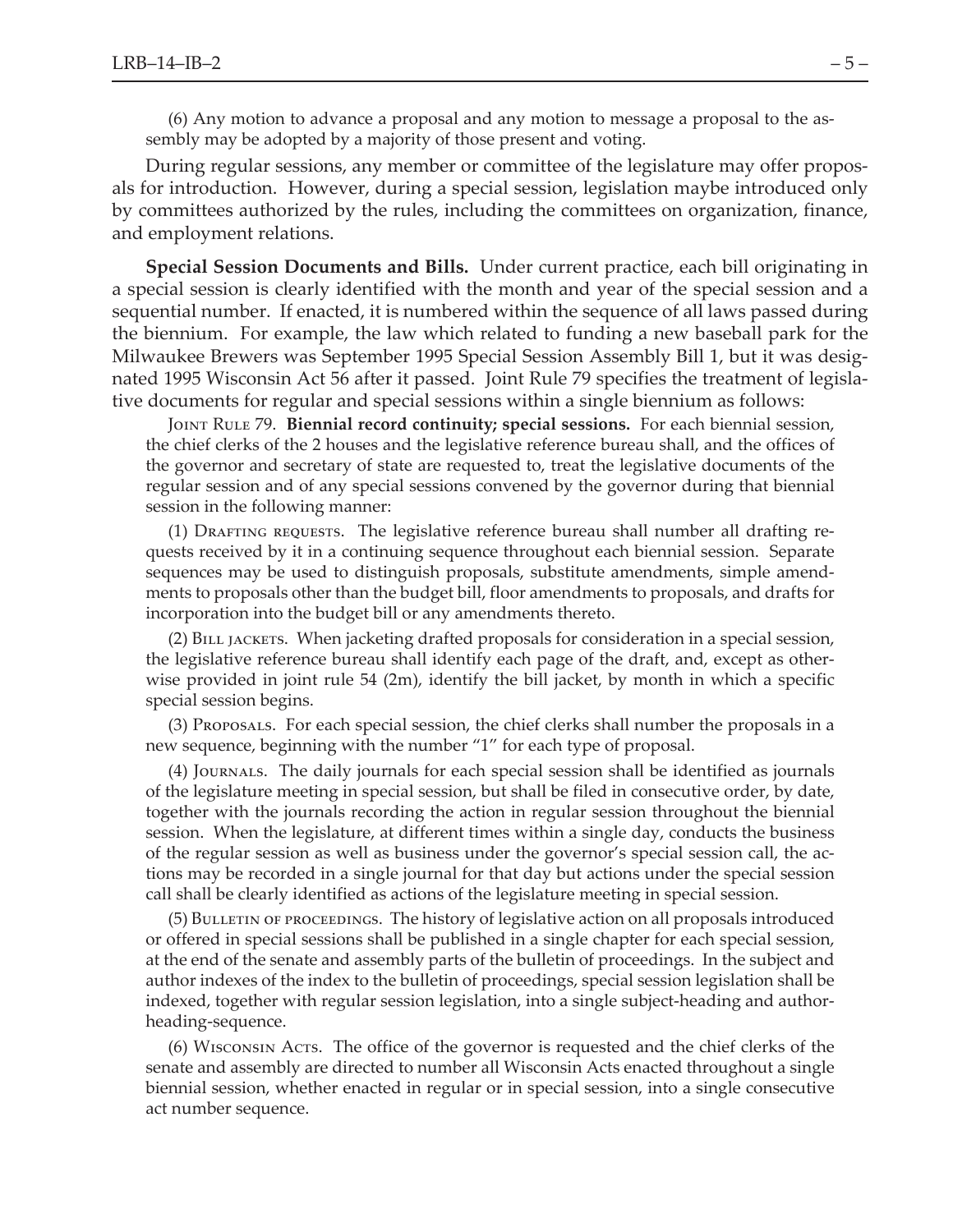**Meeting Days and Length of Special Sessions.** Special sessions often meet on the same day as regular session meetings, although a substantial number of these meetings are of the "skeleton" variety, attended by only a few legislators and immediately adjourned to a future date. Over the years, special sessions have varied in length from one day to more than 14 months.

#### **III. EXTRAORDINARY SESSIONS**

In contrast to a special session, which is called by the governor, an extraordinary session is initiated by the legislature. The legislature adopted a joint rule in 1977 permitting the call for an extraordinary session during a committee work period or after the expiration of the last scheduled floorperiod. An extraordinary session may meet concurrently with a special session called by the governor. A complete listing of extraordinary sessions appears in the Appendix.

According to Joint Rule 81 (2) (a), an extraordinary session may be authorized in one of three ways: 1) at the direction of a majority of the members of the committee on organization in each house; 2) by the passage of a joint resolution approved by a majority of the elected membership in each house (not merely those present to vote); or 3) by the joint petition of a majority of the members elected to each house.

The rule states that action in the extraordinary session is limited to the business specified in the call by which it was authorized. Unlike the governor who can only specify subject areas to be covered in a special session, the legislature in calling an extraordinary session may designate specific pieces of legislation for the session agenda.

If the extraordinary session takes place before the conclusion of the final general floorperiod, the legislature is free to introduce new bills or consider previously introduced bills. After the final general business floorperiod ends, new bills may be introduced, but bills previously introduced must first be revived by joint resolution of the houses before they can be considered. Action by either of the two houses on existing bills that are revived carries over. For example, in a June 1994 extraordinary session, called after the last general floorperiod, the legislature passed a joint resolution to take up a constitutional amendment that would have allowed a sports lottery.

The legislature may also supplement the extraordinary session call in order to conduct additional business. As in a special session, the legislature has complete discretion over what legislation, if any, will be enacted in an extraordinary session.

A typical example of expansion of an extraordinary session call occurred during the session convened on April 14, 1992, by the Assembly and Senate Committees on Organization to consider congressional and legislative redistricting. The purpose of the extraordinary session was subsequently expanded twice. On May 18, the organization committees moved to include the ratification of state employee collective bargaining contracts, and on May 20 the call was further extended to juvenile justice issues and the applicability of the open records laws to candidates for certain public offices or positions.

Following the call of an extraordinary session, bills germane to the subject area(s) identified in the call may be introduced by the following committees: the Joint Committee on Employment Relations, the Joint Committee on Legislative Organization, the committee on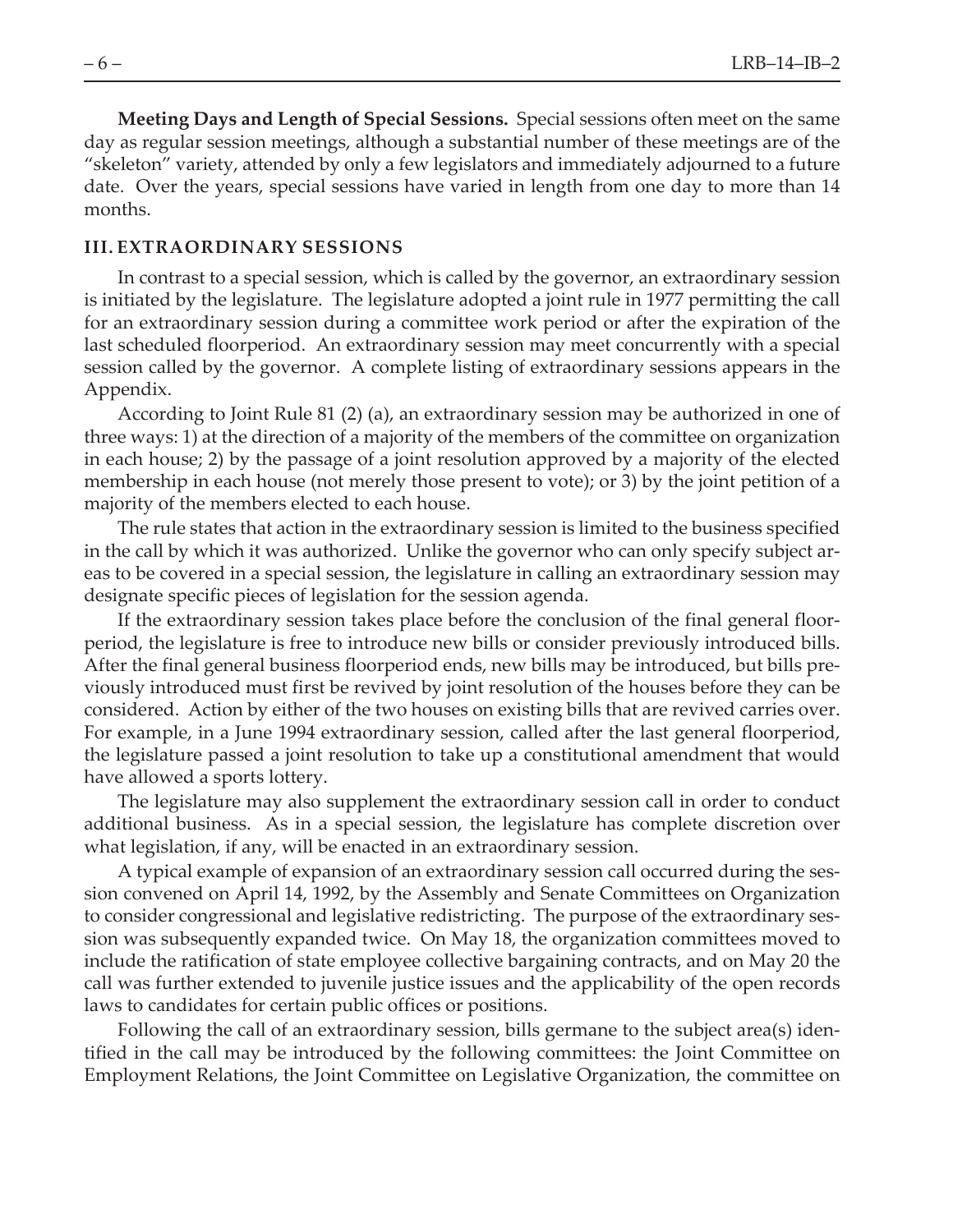organization for either house, or any other committee of either house authorized to do so by the rules of that house.

## **IV. APPENDIX**

| Session | Month     | Purposes                                                                                                                                                                                                                                                                                     |
|---------|-----------|----------------------------------------------------------------------------------------------------------------------------------------------------------------------------------------------------------------------------------------------------------------------------------------------|
| 1861    | May       | Civil War powers.                                                                                                                                                                                                                                                                            |
| 1862    | September | Militia organization and administration; soldier's right to vote; Indian uprising                                                                                                                                                                                                            |
| 1878    | June      | Revision of general statutes, tornado damage.                                                                                                                                                                                                                                                |
| 1892    | June      | Legislative apportionment.                                                                                                                                                                                                                                                                   |
| 1892    | October   | Legislative apportionment.                                                                                                                                                                                                                                                                   |
| 1896    | February  | Legislative apportionment.                                                                                                                                                                                                                                                                   |
| 1905    | December  | Railroad regulation, primary election law.                                                                                                                                                                                                                                                   |
| 1912    | April     | Black River Falls flooding.                                                                                                                                                                                                                                                                  |
| 1916    | October   | Absentee voting by soldiers.                                                                                                                                                                                                                                                                 |
| 1918    | February  | War economy.                                                                                                                                                                                                                                                                                 |
| 1918    | September | Reserve officers training facilities.                                                                                                                                                                                                                                                        |
| 1919    | September | Soldiers rehabilitation funds.                                                                                                                                                                                                                                                               |
| 1920    | May       | Cost of living, medical education, educational standards.                                                                                                                                                                                                                                    |
| 1922    | March     | Income tax administration.                                                                                                                                                                                                                                                                   |
| 1926    | April     | Indemnities for cattle with tuberculosis.                                                                                                                                                                                                                                                    |
| 1928    | January   | Appropriations for state colleges and public welfare.                                                                                                                                                                                                                                        |
| 1928    | March     | Appropriations of charitable and penal institutions.                                                                                                                                                                                                                                         |
| 1931    | November  | Unemployment, apportionment.                                                                                                                                                                                                                                                                 |
| 1933    | December  | Prohibition repeal, operation of banks and delinquent banks, extension of prop-<br>erty tax payment deadline, Milwaukee County circuit court, drainage districts,<br>reimbursement of Firemen's Association, student loans, school district adminis-<br>tration, public deposits.            |
| 1937    | September | Economic emergency relief, tax revisions, highway safety, agricultural market-<br>ing, creation of a Department of Commerce, old-age assistance, chain stores, un-<br>fair trade practices, housing programs, government reorganization, Milwaukee<br>school tax levy, employment of minors. |
| 1946    | July      | Rent control, veterans housing, state personnel salaries and state government<br>operation.                                                                                                                                                                                                  |
| 1948    | July      | Veterans housing.                                                                                                                                                                                                                                                                            |
| 1958    | June      | Unemployment compensation, general relief for poor, state residency, urban<br>renewal.                                                                                                                                                                                                       |
| 1962    | June      | Legislative and congressional apportionment.                                                                                                                                                                                                                                                 |
| 1963    | December  | Accelerated construction of state freeway system, additional courts, state pur-<br>chase of Menominee Enterprise securities, constitutional amendment procedure.                                                                                                                             |
| 1969    | September | Urban problems, public welfare, state assistance to Marquette Medical School,<br>revenues.                                                                                                                                                                                                   |
| 1970    | December  | Confirmation of appointments.                                                                                                                                                                                                                                                                |

#### **TABLE 1: SPECIAL SESSION CALLS, 1848-2014**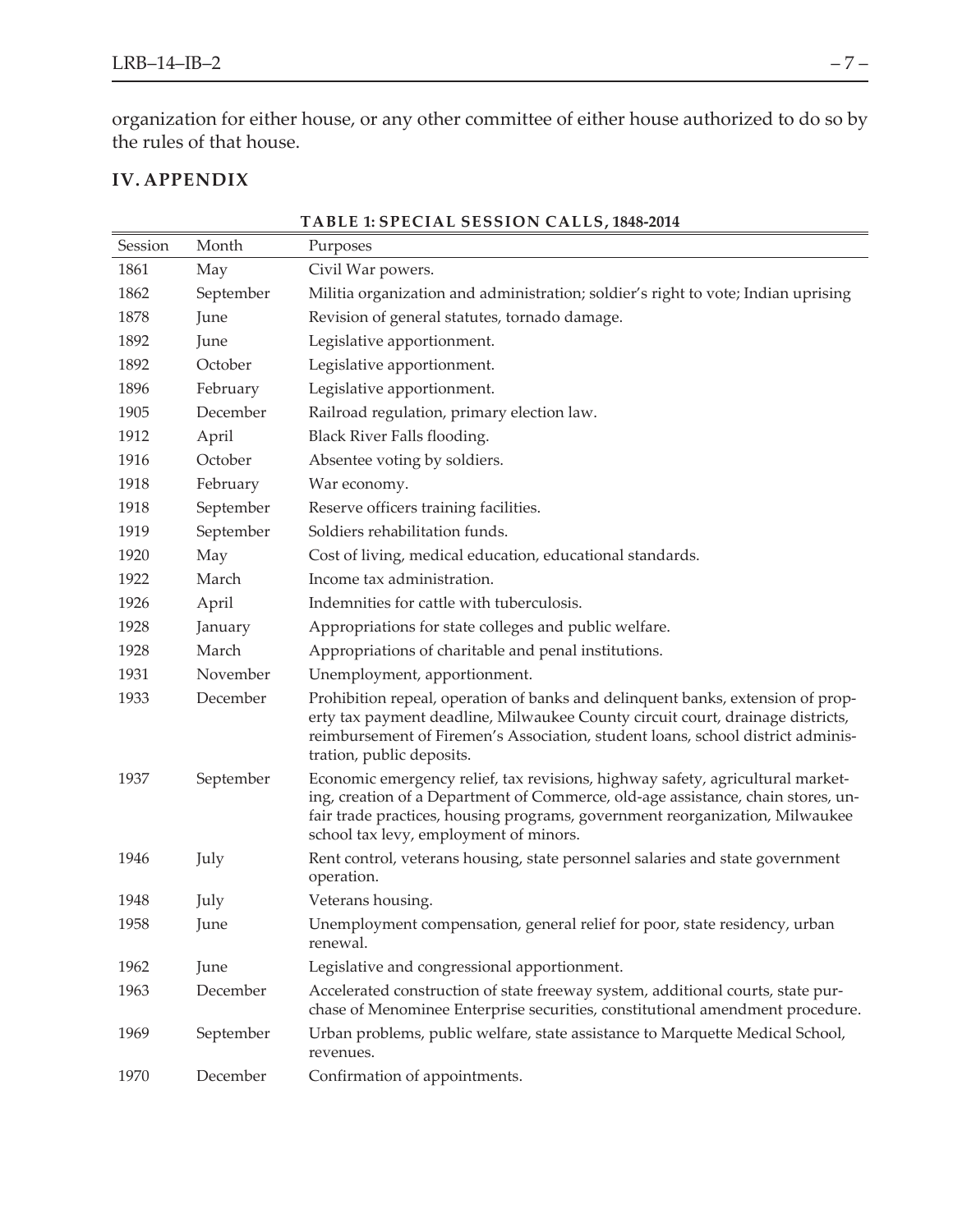| Session | Month     | Purposes                                                                                                                                                                                                                                                                                                      |
|---------|-----------|---------------------------------------------------------------------------------------------------------------------------------------------------------------------------------------------------------------------------------------------------------------------------------------------------------------|
| 1972    | April     | Legislative apportionment, full train crew law, ratification of United States<br>equal rights amendment, charge account usury, revisor's bills.                                                                                                                                                               |
| 1973    | December  | Emergency energy regulations, shared tax distribution.                                                                                                                                                                                                                                                        |
| 1974    | April     | Budget review bill, merger of the University of Wisconsin and the state univer-<br>sities, campaign finance reform, power plant siting, supplemental required ben-<br>efits for teachers, youthful offenders program, reorganization of the Department<br>of Transportation, cable television, studded tires. |
| 1974    | November  | Collective bargaining agreements for state employees.                                                                                                                                                                                                                                                         |
| 1975    | December  | Reorganization of the Department of Transportation, presidential primary,<br>power of condemnation for VTAE districts, collective bargaining agreements for<br>state employees.                                                                                                                               |
| 1976    | May       | Unemployment compensation.                                                                                                                                                                                                                                                                                    |
| 1976    | June      | Open meetings law, influenza immunization, recodification of mental health<br>laws, taxpayer funding of election campaigns, creation of a council on migrant<br>labor.                                                                                                                                        |
| 1976    | September | Collective bargaining agreements for state employees, agricultural water diver-<br>sion permits.                                                                                                                                                                                                              |
| 1977    | June      | Partial vetoes.                                                                                                                                                                                                                                                                                               |
| 1977    | November  | State personnel procedures, driving under the influence of intoxicants, confir-<br>mation of appointments.                                                                                                                                                                                                    |
| 1978    | June      | Various changes concerning the courts, veterans home loan program.                                                                                                                                                                                                                                            |
| 1978    | December  | Confirmation of appointments, special election laws.                                                                                                                                                                                                                                                          |
| 1979    | September | Collective bargaining agreements for state employees, salary adjustments for<br>elected state officials, open presidential primary.                                                                                                                                                                           |
| 1980    | January   | Felonies committed with a dangerous weapon, constitutional amendment to<br>deny release on bail, mandatory minimum sentences, restricting probation and<br>parole.                                                                                                                                            |
| 1980    | June      | Executive branch reorganization, denying bail, low and moderate income neigh-<br>borhood investment and home ownership program.                                                                                                                                                                               |
| 1981    | November  | Soil and water conservation, school cost controls, gift and estate taxes, property<br>tax credit, veterans trust fund, usury laws.                                                                                                                                                                            |
| 1982    | April     | State finances, constitutional amendment to earmark sales tax for school prop-<br>erty tax relief, unemployment compensation, legislative apportionment.                                                                                                                                                      |
| 1982    | May       | Judicial salaries, relief for needy Indian persons, early retirement for state em-<br>ployees, Milwaukee prison site.                                                                                                                                                                                         |
| 1983    | January   | Sales and cigarette taxes, special elections, delay of budget submission.                                                                                                                                                                                                                                     |
| 1983    | April     | Unemployment compensation.                                                                                                                                                                                                                                                                                    |
| 1983    | July      | Legislative apportionment, tax incremental finance joint review board, confir-<br>mation of appointments, consideration of vetoes, nonrepresented state employ-<br>ee compensation plan.                                                                                                                      |
| 1983    | October   | Wisconsin Housing Finance Authority, trade office, permit information center,<br>rulemaking for small businesses, utility holding companies.                                                                                                                                                                  |
| 1984    | February  | State property tax relief, reducing surtaxes.                                                                                                                                                                                                                                                                 |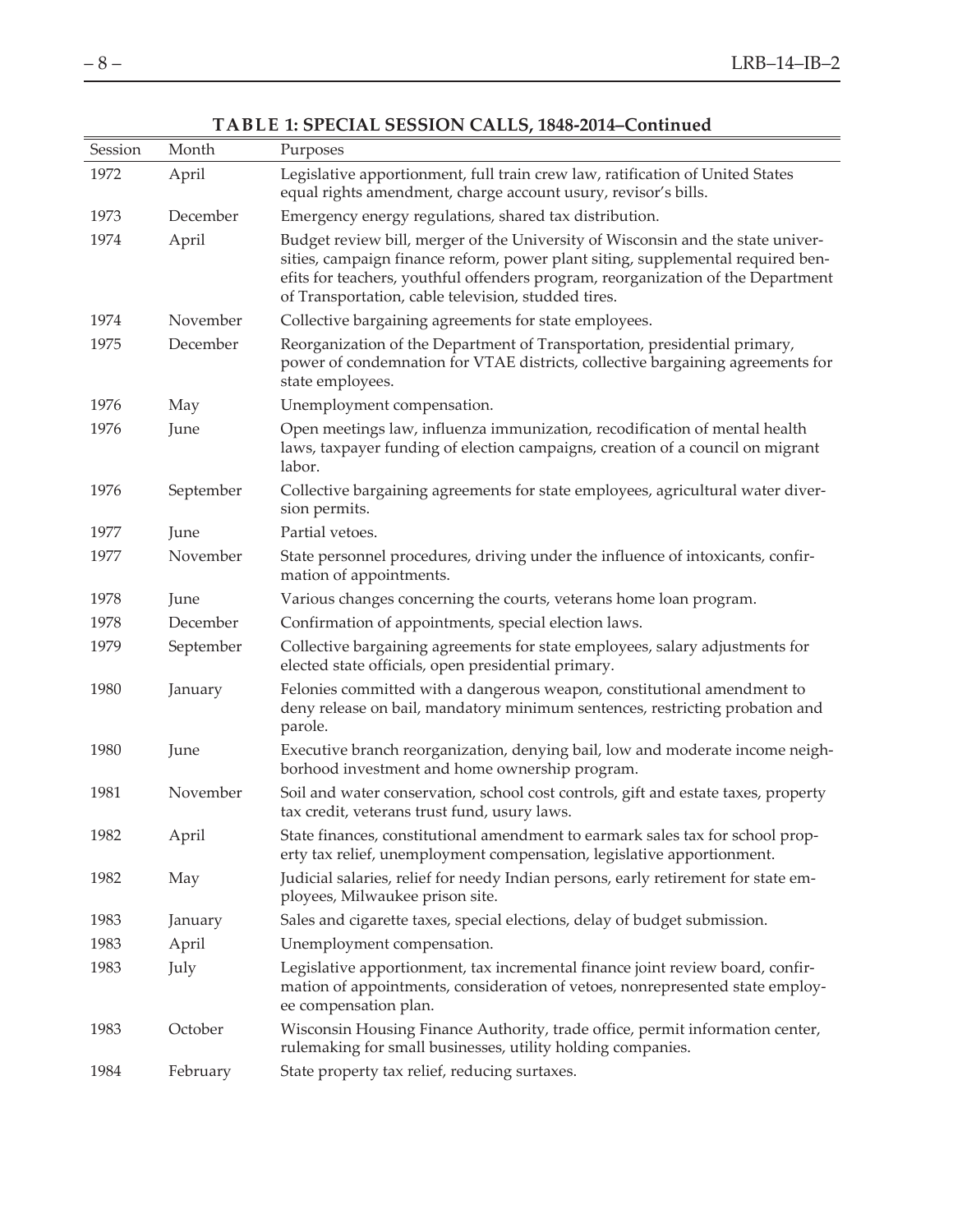| Session | Month     | Purposes                                                                                                                                                                                                                                                                                                                                                                                                                                                                                                                                                                                                                                                                                                                                                                                                                                                                                     |
|---------|-----------|----------------------------------------------------------------------------------------------------------------------------------------------------------------------------------------------------------------------------------------------------------------------------------------------------------------------------------------------------------------------------------------------------------------------------------------------------------------------------------------------------------------------------------------------------------------------------------------------------------------------------------------------------------------------------------------------------------------------------------------------------------------------------------------------------------------------------------------------------------------------------------------------|
| 1984    | May       | Group deer hunting, domestic abuse, nursing home payroll record inspection,<br>financial assistance for septic systems.                                                                                                                                                                                                                                                                                                                                                                                                                                                                                                                                                                                                                                                                                                                                                                      |
| 1985    | March     | Emergency loan processing centers, animal waste pollution, Wisconsin Housing<br>and Economic Authority agricultural production loans.                                                                                                                                                                                                                                                                                                                                                                                                                                                                                                                                                                                                                                                                                                                                                        |
| 1985    | September | Strategic planning council, water diversion, funding for business development,<br>UW tuition and fall start date, education and employment projects, utility diver-<br>sification.                                                                                                                                                                                                                                                                                                                                                                                                                                                                                                                                                                                                                                                                                                           |
| 1985    | October   | Alcohol beverage laws.                                                                                                                                                                                                                                                                                                                                                                                                                                                                                                                                                                                                                                                                                                                                                                                                                                                                       |
| 1985    | November  | Collective bargaining agreements for state employees; Martin Luther King, Jr.,<br>holiday.                                                                                                                                                                                                                                                                                                                                                                                                                                                                                                                                                                                                                                                                                                                                                                                                   |
| 1986    | January   | Appropriations, homestead tax relief.                                                                                                                                                                                                                                                                                                                                                                                                                                                                                                                                                                                                                                                                                                                                                                                                                                                        |
| 1986    | March     | Higher Educational Aids Board, alcohol fuels, farm credit mediation and arbi-<br>tration, Wisconsin Housing and Economic Development Authority agricultural<br>loans, specialty crop cultivation.                                                                                                                                                                                                                                                                                                                                                                                                                                                                                                                                                                                                                                                                                            |
| 1986    | May       | Raising legal drinking age to 21, UW-Madison indoor athletic practice facility,<br>Patients Compensation Fund, cocaine penalties, mandatory vehicle insurance,<br>intoxicated driving penalties.                                                                                                                                                                                                                                                                                                                                                                                                                                                                                                                                                                                                                                                                                             |
| 1986    | July      | Labor training program, highway improvements.                                                                                                                                                                                                                                                                                                                                                                                                                                                                                                                                                                                                                                                                                                                                                                                                                                                |
| 1987    | September | Corporate hostile takeovers.                                                                                                                                                                                                                                                                                                                                                                                                                                                                                                                                                                                                                                                                                                                                                                                                                                                                 |
| 1987    | November  | Homestead tax credit and farmland preservation credit, Aid to Families with<br>Dependent Children employment and training programs, obscenity, parole and<br>probation for crimes punishable by life imprisonment, spearfishing law enforce-<br>ment aids, school tax credit, Wisconsin Retirement System, local property tax<br>levy limits, state and local expenditures, local government dispute settlement<br>procedure.                                                                                                                                                                                                                                                                                                                                                                                                                                                                |
| 1988    | June      | Drought relief, water diversion for agricultural purposes.                                                                                                                                                                                                                                                                                                                                                                                                                                                                                                                                                                                                                                                                                                                                                                                                                                   |
| 1989    | October   | Illicit controlled substances use, drug paraphernalia, drug courts, alcohol and<br>drug abuse prevention and treatment, and judge substitution in criminal drug<br>cases; correctional institutions, probation, and parole; expansion of farmland tax<br>credit; vaccinations; ratification of union contract; state employee health insur-<br>ance program, state employee reimbursement for damaged personal articles;<br>lottery proceeds and school tax credits; levy restraint payment to municipalities<br>and counties; tort reform; lobbying and ethics code; economic development for<br>18 northern counties and Indian tribes; mutual aid law enforcement services,<br>juvenile detention; business improvement loan guarantee program; technical<br>assistance and grants to municipalities and tribal governing bodies; tourism<br>promotion; spearfishing law enforcement aid. |
| 1990    | May       | Ratification of state employee contracts.                                                                                                                                                                                                                                                                                                                                                                                                                                                                                                                                                                                                                                                                                                                                                                                                                                                    |
| 1991    | January   | Crime control, minimum sentences for crimes involving dangerous weapons<br>and controlled substances, gun-free school zones, concealed weapon penalties,<br>drug paraphernalia.                                                                                                                                                                                                                                                                                                                                                                                                                                                                                                                                                                                                                                                                                                              |

## **TABLE 1: SPECIAL SESSION CALLS, 1848-2014–Continued**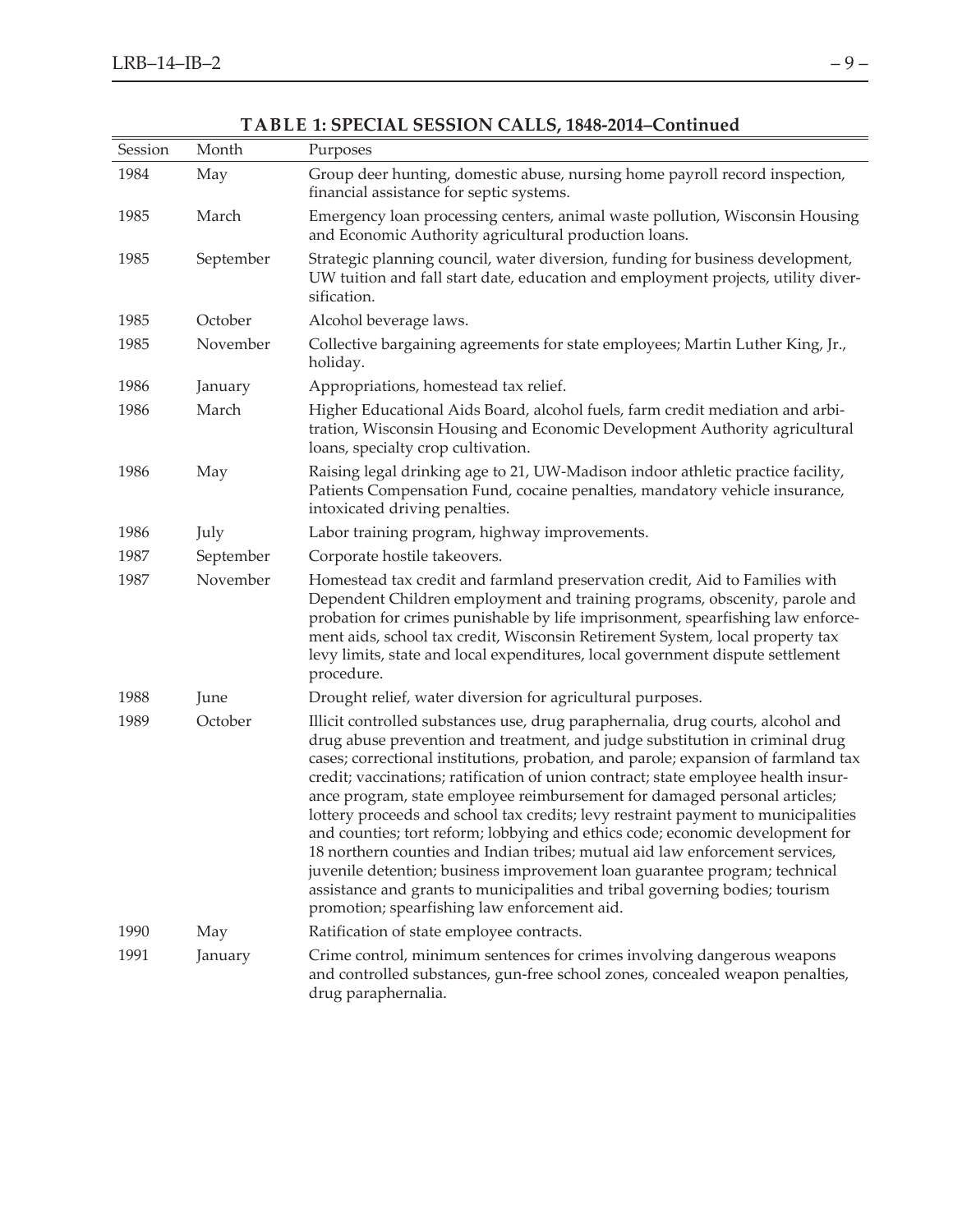$\overline{a}$ 

## **TABLE 1: SPECIAL SESSION CALLS, 1848-2014–Continued**

| Session | Month     | Purposes                                                                                                                                                                                                                                                                                                                                                                                                                                                                          |
|---------|-----------|-----------------------------------------------------------------------------------------------------------------------------------------------------------------------------------------------------------------------------------------------------------------------------------------------------------------------------------------------------------------------------------------------------------------------------------------------------------------------------------|
| 1991    | October   | Education reform and administration: standards and testing, children-at-risk<br>services, pupil database, extending the school year, staff development, grants<br>for science and mathematics programs, postsecondary enrollment options<br>program, community service work as part of the high school curriculum, school<br>district consolidation incentives, truancy abatement and suppression, suspen-<br>sion and expulsion, pupil evaluation of teachers, pupil assessment. |
| 1992    | April     | Restricting gambling conducted by the state, wagering on out-of-state simul-<br>casts at pari-mutuel racetracks, grants for research on treatment of compulsive<br>gambling.                                                                                                                                                                                                                                                                                                      |
| 1992    | June      | Consideration of a constitutional amendment to limit the state lottery.                                                                                                                                                                                                                                                                                                                                                                                                           |
| 1992    | August    | Confirmation of appointments, refinancing existing public debt.                                                                                                                                                                                                                                                                                                                                                                                                                   |
| 1994    | May       | Controlled substance violations, paternity and child support, civil commitment<br>of sexually violent persons, sex offender registration and notice of release.                                                                                                                                                                                                                                                                                                                   |
| 1994    | June      | Testing criminal defendants for HIV infection, regulation of the telecommunica-<br>tions industry, county and district fair aids, confirmation of an appointment.                                                                                                                                                                                                                                                                                                                 |
| 1995    | January   | Ratification of a state employee labor contract.                                                                                                                                                                                                                                                                                                                                                                                                                                  |
| 1995    | September | Creation and financing of local professional baseball park districts and sports<br>and recreation home stadia, funding for state highway rehabilitation.                                                                                                                                                                                                                                                                                                                          |
| 1998    | April     | Criminal code and sentences, Milwaukee School District governance and ad-<br>ministration, election law.                                                                                                                                                                                                                                                                                                                                                                          |
| 1999    | October   | School property tax relief.                                                                                                                                                                                                                                                                                                                                                                                                                                                       |
| 2000    | May       | Property tax rent credit.                                                                                                                                                                                                                                                                                                                                                                                                                                                         |
| 2001    | May       | Wetlands water quality.                                                                                                                                                                                                                                                                                                                                                                                                                                                           |
| 2002    | January   | Budget reform legislation.                                                                                                                                                                                                                                                                                                                                                                                                                                                        |
| 2002    | May       | Chronic Wasting Disease in deer and hunting laws.                                                                                                                                                                                                                                                                                                                                                                                                                                 |
| 2003    | January   | Budgetary matters.                                                                                                                                                                                                                                                                                                                                                                                                                                                                |
| 2005    | January   | Public debt to finance tax-supported or self-amortizing facilities.                                                                                                                                                                                                                                                                                                                                                                                                               |
| 2006    | February  | Low-income energy assistance.                                                                                                                                                                                                                                                                                                                                                                                                                                                     |
| 2007    | January   | Creating a Government Accountability Board and laws relating to elections, eth-<br>ics, and lobbying regulations.                                                                                                                                                                                                                                                                                                                                                                 |
| 2007    | October   | State finances and appropriations relating to the 2007 budget act.                                                                                                                                                                                                                                                                                                                                                                                                                |
| 2007    | December  | Campaign financing and various election-related laws.                                                                                                                                                                                                                                                                                                                                                                                                                             |
| 2008    | March     | State finances and appropriations.                                                                                                                                                                                                                                                                                                                                                                                                                                                |
| 2008    | April     | Great Lakes-St. Lawrence River Basin water issues.                                                                                                                                                                                                                                                                                                                                                                                                                                |
| 2009    | June      | Hospital assessment and medical assistance.                                                                                                                                                                                                                                                                                                                                                                                                                                       |
| 2009    | December  | General public school district curriculum and administration and governance<br>and administration of the Milwaukee Public School District.                                                                                                                                                                                                                                                                                                                                        |
| 2011    | January   | Creation of Wisconsin Economic Development Corporation, various tax and<br>business development-related matters, administrative rules issues, limiting non-<br>economic damages awards in certain lawsuits, the Budget Repair Bill, regulation<br>of telecommunications utilities.                                                                                                                                                                                                |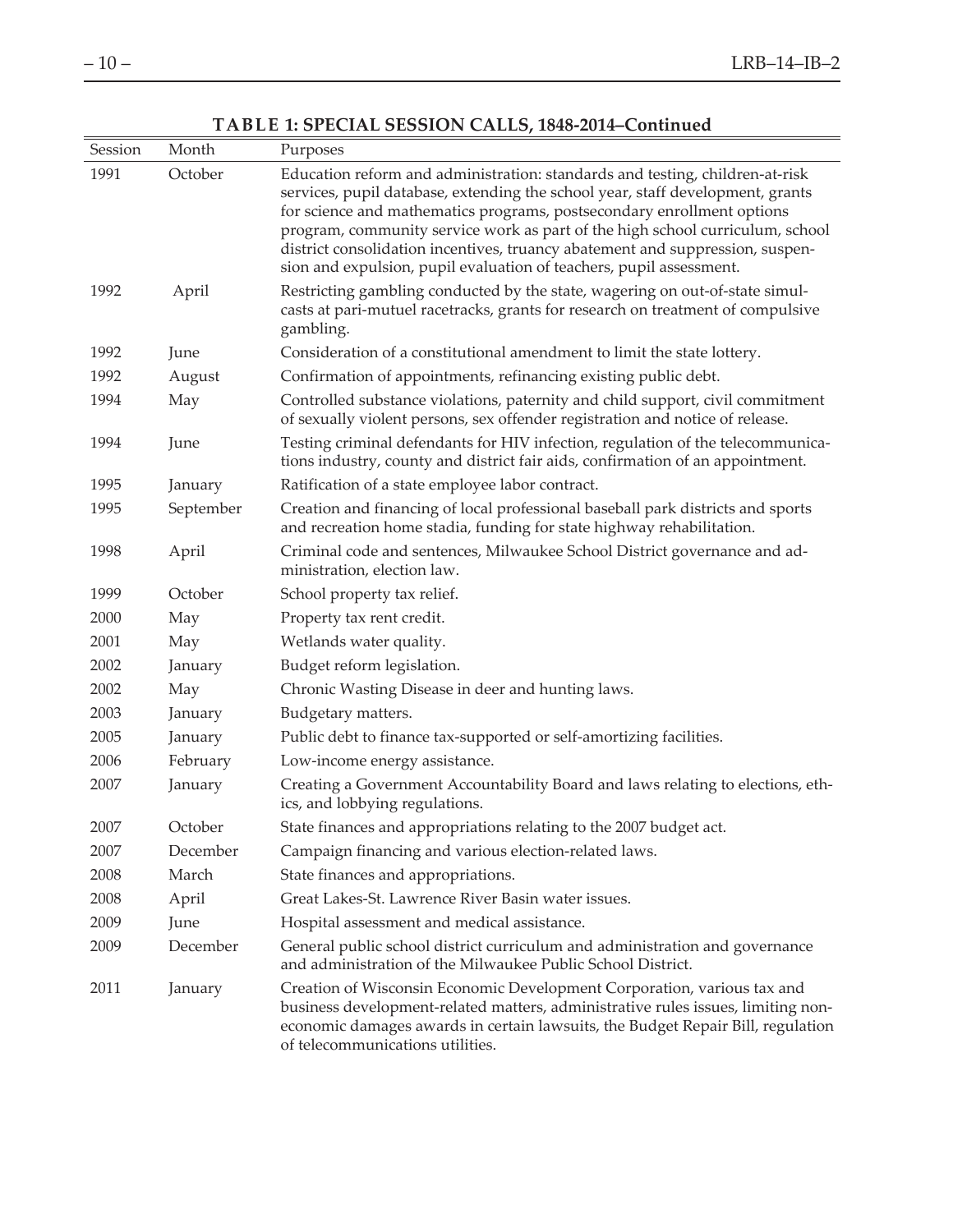| Session | Month     | Purposes                                                                                                                                                                                                                                                                                                                                                                                                                                                                                                                                                                                                                                                                                                                  |
|---------|-----------|---------------------------------------------------------------------------------------------------------------------------------------------------------------------------------------------------------------------------------------------------------------------------------------------------------------------------------------------------------------------------------------------------------------------------------------------------------------------------------------------------------------------------------------------------------------------------------------------------------------------------------------------------------------------------------------------------------------------------|
| 2011    | September | Early state seed and angel investment tax credits and other business, agricul-<br>tural, and community development and taxation matters; multi-jurisdictional<br>tax incremental financing districts; wetlands, habitat, and navigable waterways<br>matters; Department of Revenue duties; vocational and technical skills educa-<br>tion; individual income taxes relating to medical care and mass transit expenses;<br>seasonal vehicle weight limits for transporting agricultural crops and other laws<br>relating to overweight and overlength vehicles; attorney fees; immunity from<br>liability for certain drug and device manufacturers; trespassing, interest rates on<br>judgments in certain civil actions. |
| 2013    | October   | Property tax relief to certain school districts; municipal tax incremental financ-<br>ing districts; historic preservation tax credits.                                                                                                                                                                                                                                                                                                                                                                                                                                                                                                                                                                                   |
| 2013    | December  | Effective dates of BadgerCare and the Health Insurance Risk-Sharing Plan.                                                                                                                                                                                                                                                                                                                                                                                                                                                                                                                                                                                                                                                 |
| 2014    | January   | Various employment-related technical training and workforce education.                                                                                                                                                                                                                                                                                                                                                                                                                                                                                                                                                                                                                                                    |
|         |           | A different consistent and The Wisconsis Plus Peak (expitable at http://legie.zuje.conoin.com/lub/) contained                                                                                                                                                                                                                                                                                                                                                                                                                                                                                                                                                                                                             |

#### **TABLE 1: SPECIAL SESSION CALLS, 1848-2014–Continued**

**Additional special session data.** The *Wisconsin Blue Book* (available at http://legis.wisconsin.gov/lrb/) contains a table titled: "Wisconsin Legislative Sessions," which, by session, including special sessions, lists starting and ending dates, the number of days on which each house of the legislature met during the session, the number and type (bill or resolution) of legislation introduced during the session, and the number of bills enacted, vetoed, or overridden in the session.

| Session | Month     | Principal Subject of Original and Subsequent Calls                                                                                                                                                                                                                                                             |
|---------|-----------|----------------------------------------------------------------------------------------------------------------------------------------------------------------------------------------------------------------------------------------------------------------------------------------------------------------|
| 1980    | January   | Crime and crime victims; energy conservation; firearms.                                                                                                                                                                                                                                                        |
| 1981    | December  | Redistricting; collective bargaining contracts.                                                                                                                                                                                                                                                                |
| 1987    | September | Partial vetoes of budget bill; budget; retirement; taxes and property tax relief;<br>collective bargaining contracts; retirement; food assistance; mediation-arbitra-<br>tion; drought relief; limiting governor's partial veto powers.                                                                        |
| 1989    | May       | Collective bargaining contracts; property tax relief; state compensation plan;<br>general relief.                                                                                                                                                                                                              |
| 1991    | April     | Congressional and legislative redistricting; collective bargaining contracts;<br>juvenile detention; open records law relating to candidates for public offices or<br>positions.                                                                                                                               |
| 1993    | June      | Sports lottery.                                                                                                                                                                                                                                                                                                |
| 1998    | April     | Various legislative business, including election of officers; ratification of state<br>employee contracts; budget review legislation; consideration of revival of cer-<br>tain regular session proposals; and gubernatorial nominations for appointment.                                                       |
| 2000    | May       | Ratification of state employee collective bargaining contracts; consideration of<br>revisor correction bills; consideration of a reconciliation bill relating to public<br>debt limit for housing state department and agencies.                                                                               |
| 2003    | February  | Consideration of Senate Bill 41, relating to legislative approval of Indian gam-<br>ing compacts; consideration of gubernatorial veto.                                                                                                                                                                         |
| 2003    | July      | Consideration of Assembly Bill 88, relating to lowering the prohibited alcohol<br>concentration in drunk driving to .08; Senate Bill 77, relating to promissory<br>notes issued by the city of Milwaukee to pay for unfunded prior service liabil-<br>ity contributions under the Wisconsin Retirement System. |

#### **TABLE 2: EXTRAORDINARY SESSION CALLS**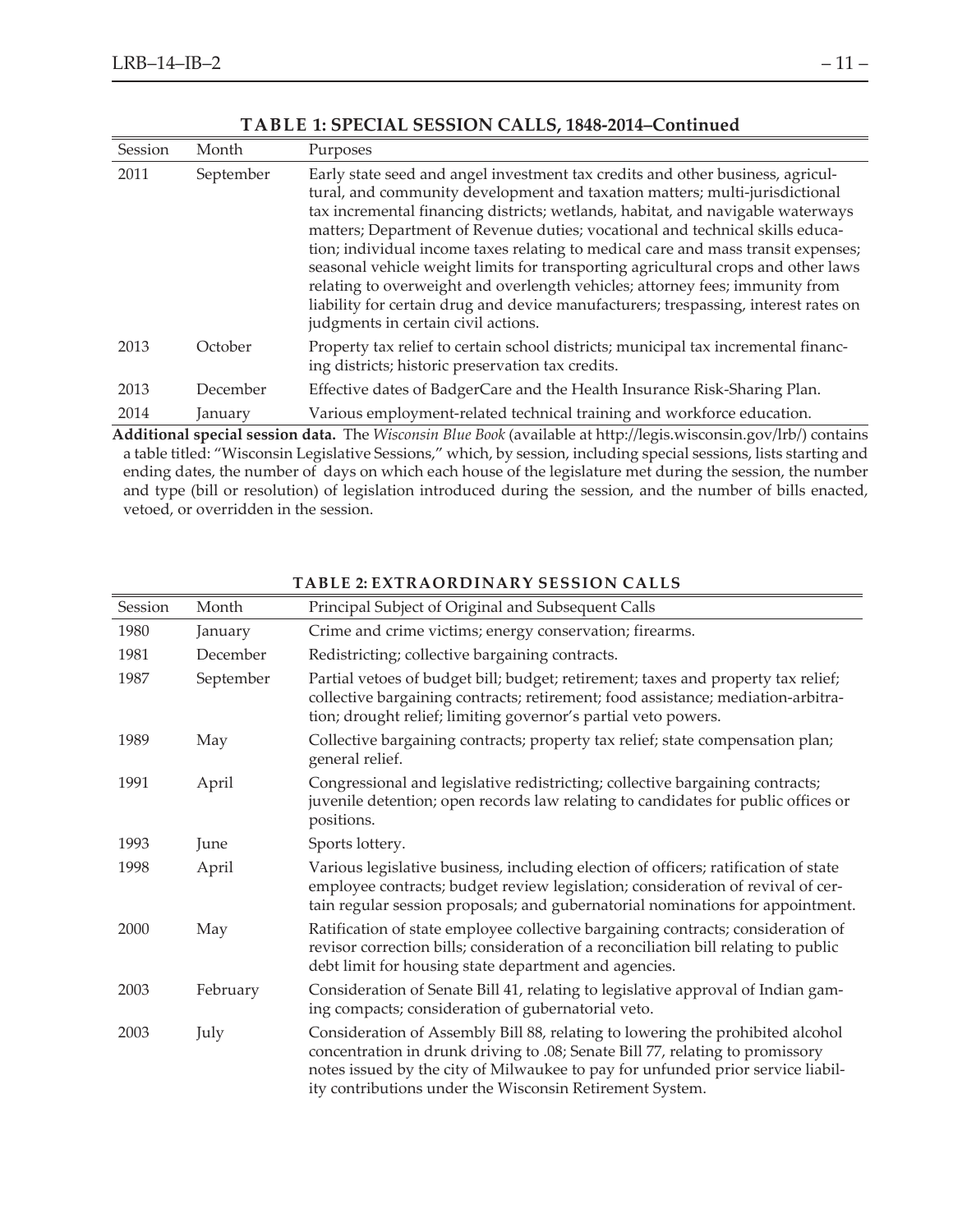| Session | Month    | Principal Subject of Original and Subsequent Calls                                                                                                                                                                                                                                      |
|---------|----------|-----------------------------------------------------------------------------------------------------------------------------------------------------------------------------------------------------------------------------------------------------------------------------------------|
| 2003    | August   | Gubernatorial veto of Senate Bill 44, the biennial budget bill; Assembly Bill<br>466, relating to school district revenue limits and levy limits for cities, villages,<br>towns, counties, and technical college districts.                                                             |
| 2003    | December | Assembly Bill 544 and Senate Bill 313, both relating to various subjects includ-<br>ing zoning, navigable waters, and public utilities; various other bills.                                                                                                                            |
| 2004    | March    | Consideration of various bills.                                                                                                                                                                                                                                                         |
| 2004    | May      | Adopting federal law as it relates to health savings accounts for state income<br>tax purposes; Medical Assistance Program and Community Aids Program<br>funding; require approval of Indian gaming compacts by the Joint Committee<br>on Legislative Organization and the legislature. |
| 2004    | July     | School and local government funding and spending.                                                                                                                                                                                                                                       |
| 2005    | July     | Ratification of state employee collective bargaining contracts; paid vacation<br>leave for certain nonrepresented state employees.                                                                                                                                                      |
| 2006    | April    | Consideration of various bills.                                                                                                                                                                                                                                                         |
| 2009    | February | State finances and appropriations; diverse changes in the statutes.                                                                                                                                                                                                                     |
| 2009    | May      | Assembly Bill 255 and Senate Bill 189, both relating to various topics including<br>unemployment insurance benefits, confidentiality of pupil records, and resi-<br>dential energy improvement programs.                                                                                |
| 2009    | June     | Senate Bill 232, relating to the payment of state school aid in June 2009.                                                                                                                                                                                                              |
| 2009    | December | Senate Bill 66, relating to operation of a motor vehicle while under the influ-<br>ence of an intoxicant; state employee collective bargaining contracts.                                                                                                                               |
| 2011    | June     | Consideration of Senate Bill 40 and Assembly Bill 27, both relating to the bien-<br>nial budget act.                                                                                                                                                                                    |
| 2011    | July     | Consideration of various bills.                                                                                                                                                                                                                                                         |

#### **TABLE 2: EXTRAORDINARY SESSION CALL–CONTINUED**

Sources: *Bulletin of the Proceedings of the Wisconsin Legislature*; Senate and Assembly Journals.

#### **TABLE 3: SELECTED WISCONSIN SUPREME COURT DECISIONS AND ATTORNEY GENERAL OPINIONS ON SPECIAL SESSIONS**

| Cite           | Year | Topic                                                                                                                                                                                                                                  |
|----------------|------|----------------------------------------------------------------------------------------------------------------------------------------------------------------------------------------------------------------------------------------|
|                |      | <b>Supreme Court Cases</b>                                                                                                                                                                                                             |
| 207 Wis. 652   | 1935 | The court ruled that a call's scope may be broadly interpreted by the<br>legislature (State ex rel. Madison v. Industrial Commission).                                                                                                 |
| 44 Wis. 2d 300 | 1969 | The governor may call a special session at any time, including when<br>the legislature is meeting in regular session (State ex rel. Groppi v. Leslie).                                                                                 |
|                |      | <b>Opinions of the Attorney General</b>                                                                                                                                                                                                |
| 7 OAG 49       | 1918 | Governor may amend the call to include new subjects or issue a new<br>call for the same time.                                                                                                                                          |
| 8 OAG 663      | 1919 | Resolutions expressing opinions are not "business" and are permitted<br>during the special session, even though subject is not in the call.                                                                                            |
| 11 OAG 249     | 1922 | Although the call specifies in minute detail the laws which the gover-<br>nor wishes enacted, the legislature retains its legislative independence<br>in carrying out the objectives of the call. Question of germaneness<br>answered. |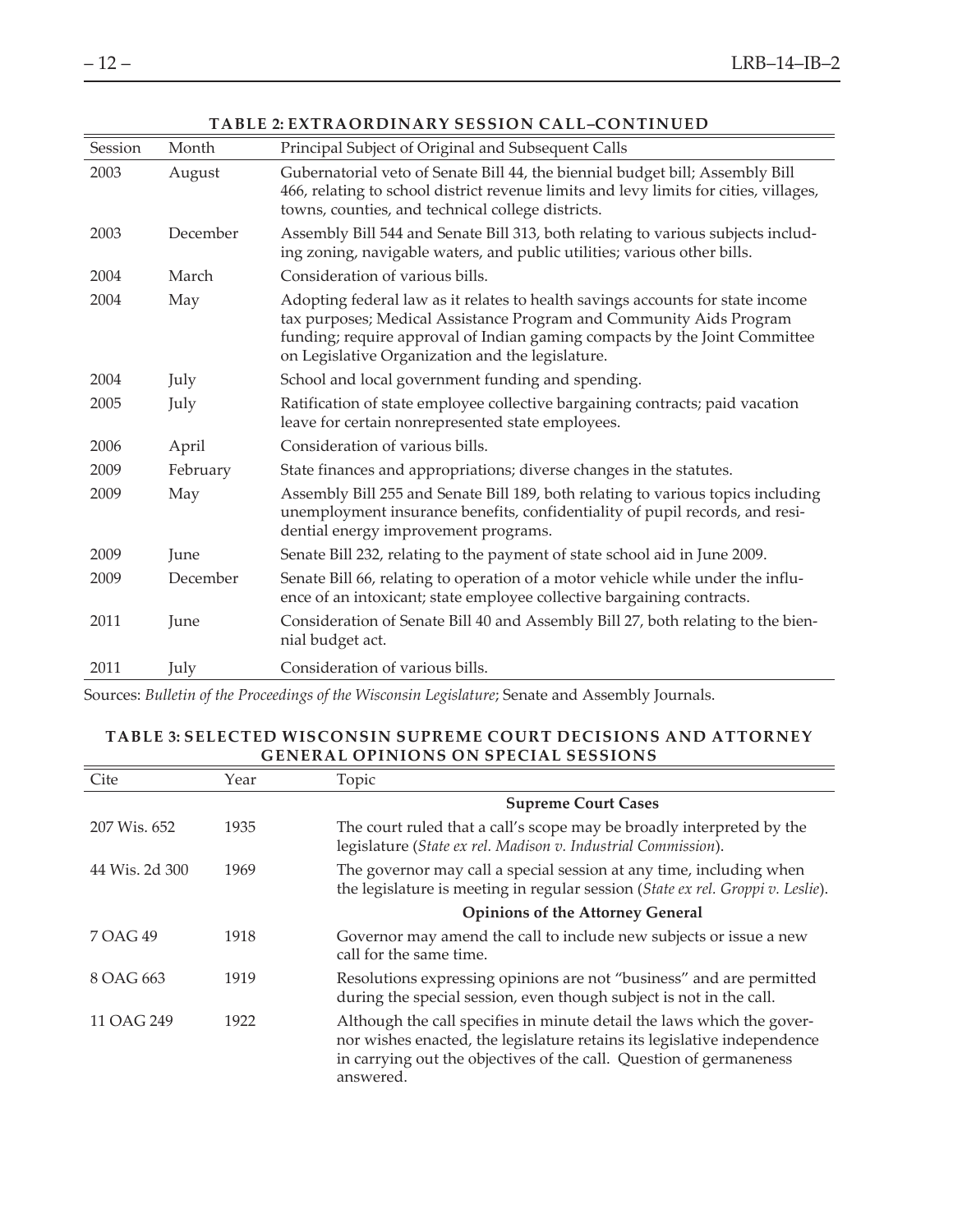#### **TABLE 3: SELECTED WISCONSIN SUPREME COURT DECISIONS AND ATTORNEY GENERAL OPINIONS ON SPECIAL SESSIONS–CONTINUED**

| Cite        | Year | Topic                                                                                                                                                                                                                                                                                                                                              |
|-------------|------|----------------------------------------------------------------------------------------------------------------------------------------------------------------------------------------------------------------------------------------------------------------------------------------------------------------------------------------------------|
| 15 OAG 163  | 1926 | The scope of the call relates to making an emergency appropriation<br>and cannot be extended to amending details of the program's adminis-<br>tration.                                                                                                                                                                                             |
| 17 OAG 166  | 1928 | Joint resolution does not have force of law and cannot be substituted<br>for a bill.                                                                                                                                                                                                                                                               |
| 17 OAG 171  | 1928 | The legislature is permitted under the scope of the call to adjust the<br>amount of the emergency appropriation requested in the call, but it<br>may not consider the regular appropriation for the fiscal year. It may<br>finance the emergency appropriation through existing and legally<br>available funds or by passing new revenue measures. |
| 17 OAG 181  | 1928 | The scope of the call is for an appropriation of new emergency fund-<br>ing. Transfer of funds already appropriated is not within the call.                                                                                                                                                                                                        |
| 20 OAG 1115 | 1931 | If the call is "to amend and revise" a specific statutory section, the leg-<br>islature may exercise broad authority in dealing with that section.                                                                                                                                                                                                 |
| 20 OAG 1241 | 1931 | A bill to postpone the payment of real estate taxes exceeded the scope<br>of the special session call to aid the unemployed because it also pro-<br>vided relief to numerous employed persons.                                                                                                                                                     |
| 23 OAG 65   | 1934 | A joint resolution to amend the constitution is legislation, not an<br>expression of opinion, and cannot be considered if not included in the<br>call.                                                                                                                                                                                             |
| 37 OAG 374  | 1948 | The manner of calling special session and form of notice are at gov-<br>ernor's discretion. The call may be issued in person, by mail, or by<br>telephone or telegraph.                                                                                                                                                                            |
| 51 OAG 1    | 1962 | The governor may call a special session while the legislature is between<br>general sessions and not assembled, although the legislature in techni-<br>cal terms is considered "in session" because there has been no sine die<br>adjournment.                                                                                                     |

Sources: Wisconsin Department of Justice, *Index Digest to Opinions of the Attorney General*, 1990; *Opinions of the Attorney General*, various volumes. *Wisconsin Reports*, various volumes.